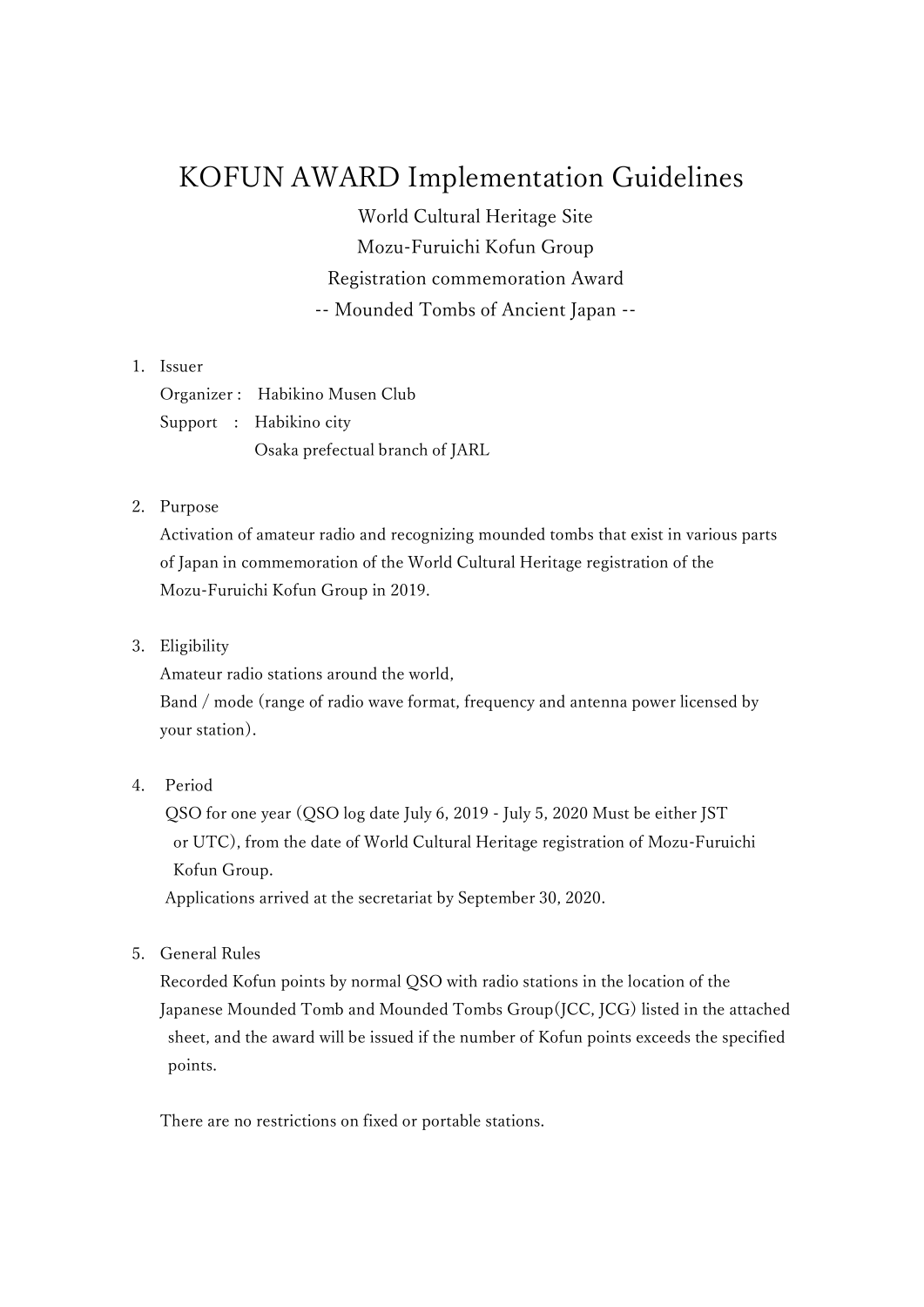For the same station, every QTH (city / state) counts only once even if the QSO Date / Time and BAND / MODE are different.

Note) QSO with the special station (8N3KOFUN November 1, 2019 $\sim$  March 31, 2020) will be counted once regardless of QTH. The Kofun point adds 30 points to the Kofun point at the JARL special station operating QTH.

It is basically unnecessary to obtain a QSL card, but the award manager may check the log.

In the case of new digital communications (FT8, etc.), those for which JCC and JCG have been confirmed (by searching communications messages or HAMLOG) are counted.

QSO via the Internet (via repeaters) is not counted.

Kofun Points are for those designated as historic sites by the government, relevant ministries and local governments, as of July 6, 2019, the World Cultural Heritage registration date.

If you have a special request for the award, please fill in the application form

## 6. Application procedure and Fee

Fill in the designated application form and send it to the Habikino Musen Club manager by e-mail or mail with the designated Log list.

Application form and Log list are available on the Habikino Musen Club website. Get it from [https://www.habikino-rc.o](https://www.habikino-rc./)rg/

When applying by e-mail, please include "Kofun Award + Call Sign" in the subject line.

There is no application fee for returning the award by e-mail.

If you wish to mail the award, please enclose the postal note for 500 yen or 7IRC(actual cost of creating the Award + the postage), and mail it to the Habikino Musen Club manager.